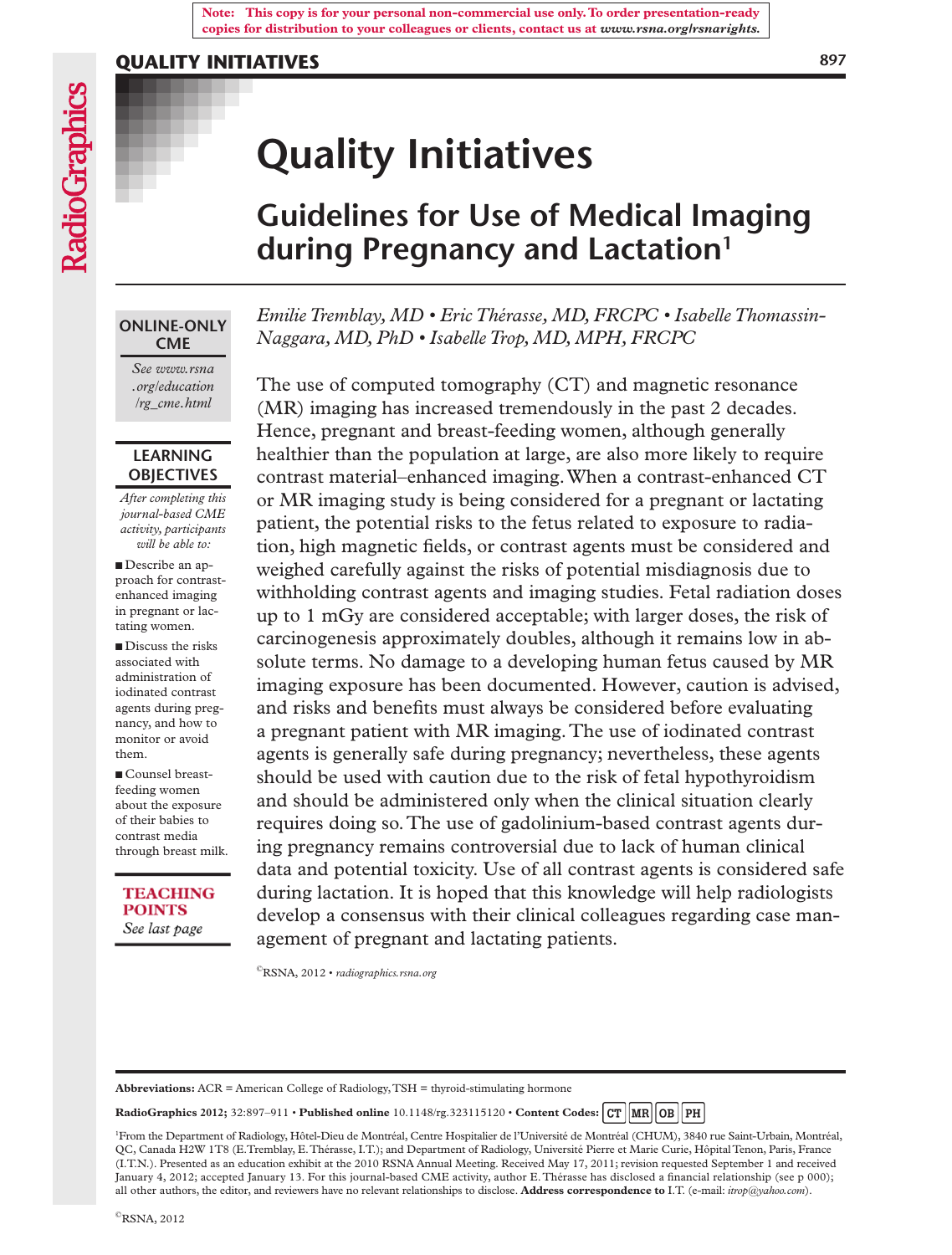# **Introduction**

In the past 10 years, the use of radiologic examinations in pregnant women has increased by 107% (1), with the greatest increase occurring in the use of contrast material–enhanced computed tomography (CT). Although ultrasonography (US) is the first-line examination of choice in pregnant women, CT and magnetic resonance (MR) imaging are sometimes required to answer a clinical question, and these examinations often require the intravenous injection of contrast material. Parallel to the increased use of radiologic examinations in pregnant women, CT and MR imaging are also increasingly being used in the evaluation of women during the breast-feeding period.

However, information about the use of diagnostic contrast agents in pregnant and breastfeeding women is limited, and the guidelines are sometimes contradictory. Thus, it is not surprising that many radiologists are uncomfortable in these situations. When in doubt, many err on the side of caution and limit the use of contrast media or cancel a CT or MR imaging examination altogether, potentially leading to delays or errors in diagnosis and subsequent patient management. Because of misconceptions about fetal risk of radiation exposure, some women have even been incorrectly counseled that pregnancy termination should be considered (2–4). The American College of Obstetricians and Gynecologists clearly states that abortion should not be recommended solely on the basis of exposure to diagnostic radiation (5). When used appropriately during pregnancy and lactation (taking into account the risks and potential benefits), contrast-enhanced CT and MR imaging can be of significant value in patient management.

We performed a comprehensive review of the radiology literature regarding potential risks to the fetus or infant related to maternal exposure to radiation, high magnetic fields, or iodinated or gadolinium-based contrast agents at imaging performed during pregnancy or lactation. In this article, we present our conclusions and provide an easy-to-follow reference chart to assist physicians

and technicians in the appropriate use of contrast media for CT and MR imaging of pregnant and lactating patients.

# **Risks to an Unborn Child from Radiation Exposure**

The first concern when a pregnant woman undergoes radiologic examination is the risk related to radiation exposure. This risk can be considered in terms of deterministic and stochastic effects of radiation.

#### **Deterministic Effects**

Deterministic effects of radiation result from damage to a number of cells, with a dose threshold before damage occurs; such effects of radiation exposure include malformations, growth retardation, mental retardation, and death (3,6). The most vulnerable stage of the embryo in terms of teratogenesis is between the 2nd and 20th weeks of gestation, particularly the period between the 8th and 15th weeks (7). In its 2007 recommendations, the International Committee on Radiological Protection concluded that no deterministic effects of practical significance would be expected to occur below a dose of 100 mGy (8,9).

Normal radiation exposure at diagnostic radiology or nuclear medicine studies should never result in cumulative fetal doses greater than 100 mGy (6); the exact radiation dose transmitted to the fetus depends on *(a)* the precise gestational age at the time of exposure and *(b)* examination parameters, and exposure levels can be roughly categorized into low, moderate, and higher levels (Table 1) (2,6,10). For example, even if a woman who presented with clinical suspicion for pulmonary embolism—a common condition in pregnant women—were to undergo chest radiography, lung scintigraphy, CT pulmonary angiography, and traditional pulmonary angiography, the fetus would be exposed to only about 1.5 mGy of radiation (11). Thus, the radiation dose to the embryo or fetus that is likely to result from any diagnostic procedure in current use should present no risk of fetal death, malformation, growth retardation, or impairment of mental development (3,6).

# **RadioGraphics**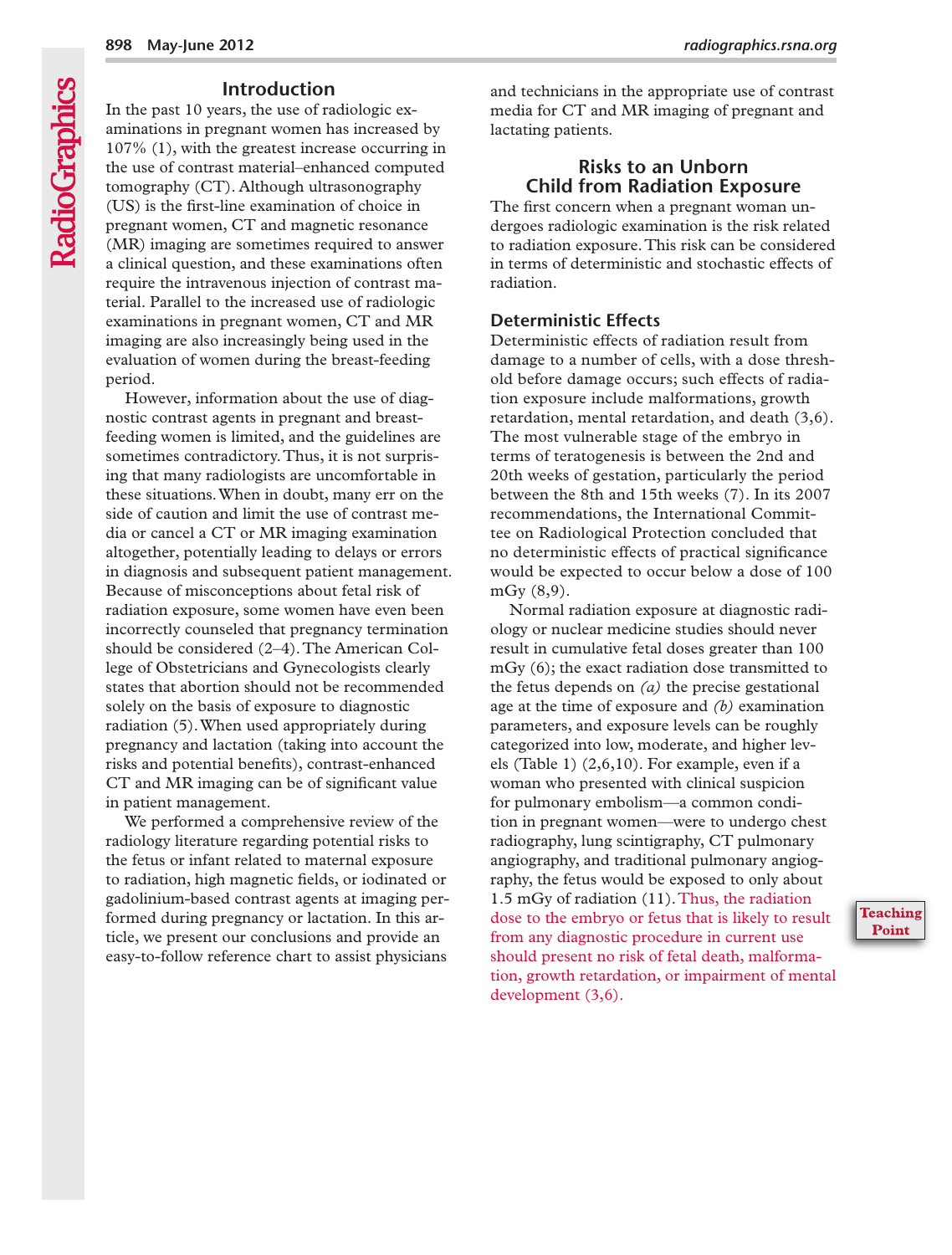| Table 1<br>Fetal Radiation Doses Associated with Common Radiologic Examinations                                                                                                                                                                                                        |                    |  |
|----------------------------------------------------------------------------------------------------------------------------------------------------------------------------------------------------------------------------------------------------------------------------------------|--------------------|--|
| Type of Examination                                                                                                                                                                                                                                                                    | Fetal Dose* (mGy)  |  |
| Very low-dose examinations (<0.1 mGy)                                                                                                                                                                                                                                                  |                    |  |
| Cervical spine radiography (anteroposterior and lateral views)<br>Radiography of any extremity                                                                                                                                                                                         | < 0.001<br>< 0.001 |  |
| Mammography (two views)                                                                                                                                                                                                                                                                | $0.001 - 0.01$     |  |
| Chest radiography (two views)                                                                                                                                                                                                                                                          | $0.0005 - 0.01$    |  |
| Low- to moderate-dose examinations $(0.1-10 \text{ mGy})$                                                                                                                                                                                                                              |                    |  |
| Radiography                                                                                                                                                                                                                                                                            |                    |  |
| Abdominal radiography                                                                                                                                                                                                                                                                  | $0.1 - 3.0$        |  |
| Lumbar spine radiography                                                                                                                                                                                                                                                               | $1.0 - 10$         |  |
| Intravenous pyelography                                                                                                                                                                                                                                                                | $5 - 10$           |  |
| Double-contrast barium enema                                                                                                                                                                                                                                                           | $1.0 - 20$         |  |
| CT                                                                                                                                                                                                                                                                                     |                    |  |
| Head or neck CT                                                                                                                                                                                                                                                                        | $1.0 - 10$         |  |
| Chest CT or CT pulmonary angiography                                                                                                                                                                                                                                                   | $0.01 - 0.66$      |  |
| Limited CT pelvimetry (single axial section through the femoral heads)                                                                                                                                                                                                                 | <1                 |  |
| Nuclear medicine                                                                                                                                                                                                                                                                       |                    |  |
| Low-dose perfusion scintigraphy                                                                                                                                                                                                                                                        | $0.1 - 0.5$        |  |
| Technetium-99m bone scintigraphy                                                                                                                                                                                                                                                       | $4 - 5$            |  |
| Pulmonary digital subtraction angiography                                                                                                                                                                                                                                              | 0.5                |  |
| Higher-dose examinations (10-50 mGy)                                                                                                                                                                                                                                                   |                    |  |
| Abdominal CT                                                                                                                                                                                                                                                                           | $1.3 - 35$         |  |
| Pelvic CT                                                                                                                                                                                                                                                                              | $10 - 50$          |  |
| $^{18}$ F PET/CT whole-body scintigraphy                                                                                                                                                                                                                                               | $10 - 50$          |  |
| Note.—Annual average background radiation = $1.1-2.5$ mGy, $^{18}F = 2$ -[fluorine-18]fluoro-2-deoxy-D-<br>$glucose, PET = positron emission tomography.$<br>*Fetal exposure varies with gestational age, maternal body habitus, and exact acquisition parameters<br>$(2,5,6,10-12)$ . |                    |  |

# **Stochastic Effects**

Stochastic effects of ionizing radiation originate from damage to a single cell and can lead to carcinogenesis. There is no absolute dose threshold, but the risk of damage increases with radiation dose. The latest estimate of the risk of developing childhood cancer is approximately one in 500 in the general population (6), increased from the former reference value of one in 1000 (2,12). Fetal radiation doses of up to 1 mGy are considered acceptable, being associated with an incremental risk of carcinogenesis of less than one in 10,000 (6). Most radiologic examinations of anatomic struc-

tures below the knees or above the diaphragm fall into this category and thus need not be withheld in pregnant women if the examination is indicated and dose is kept to a minimum consistent with the diagnostic requirements (Figure). Most radiologic procedures increase the risk of childhood cancer by less than one in 1000 (6). With larger doses (eg, a fetal dose of 20–50 mGy received during pelvic CT), the risk of carcinogenesis increases approximately by a factor of 2 (2), although it remains low in absolute terms (less than one in 250).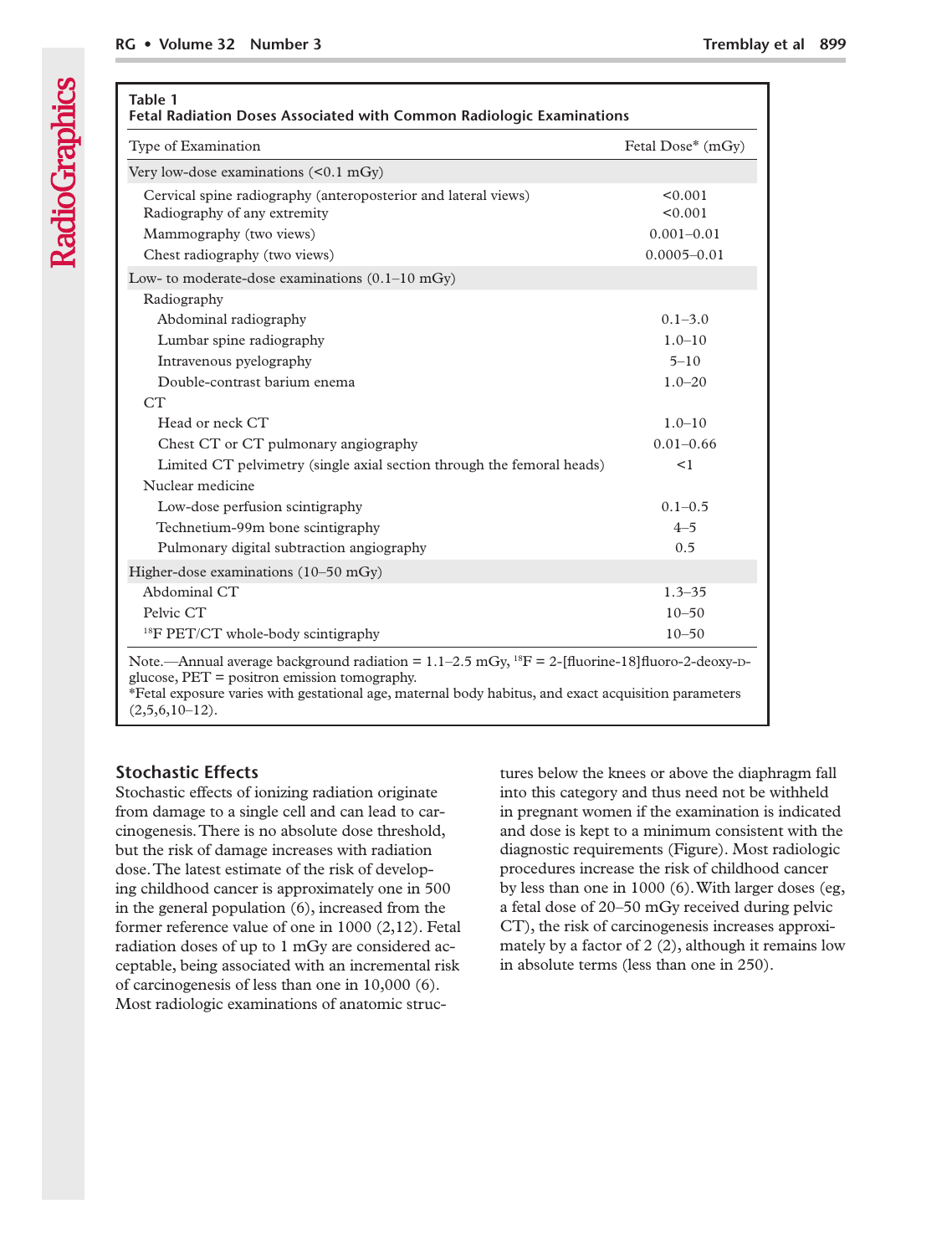Yes

a.



When a pregnant woman requires exposure to radiation for a medical condition, consultation with a medical physicist should be expedited to evaluate the fetal dose that would be required and the risks associated with it. These risks can then be discussed with the parents so that they can make an informed decision. If the patient agrees to undergo the examination, the medical physicist will then calculate the dose delivered to the fetus. Generally, termination of pregnancy will not be

appropriate based solely on the radiation risk.

On the other hand, some women may be unaware that they are pregnant at the time of their undergoing radiologic examination. All radiology facilities should have a written policy for screening and management in pregnant women. The Figure illustrates the algorithm that we use at our medical center for management in all females of childbearing age. The confirmation of pregnancy allows adjustments in management, including consideration of alternative tests, modifications to the radiologic protocol, or delay of the examination.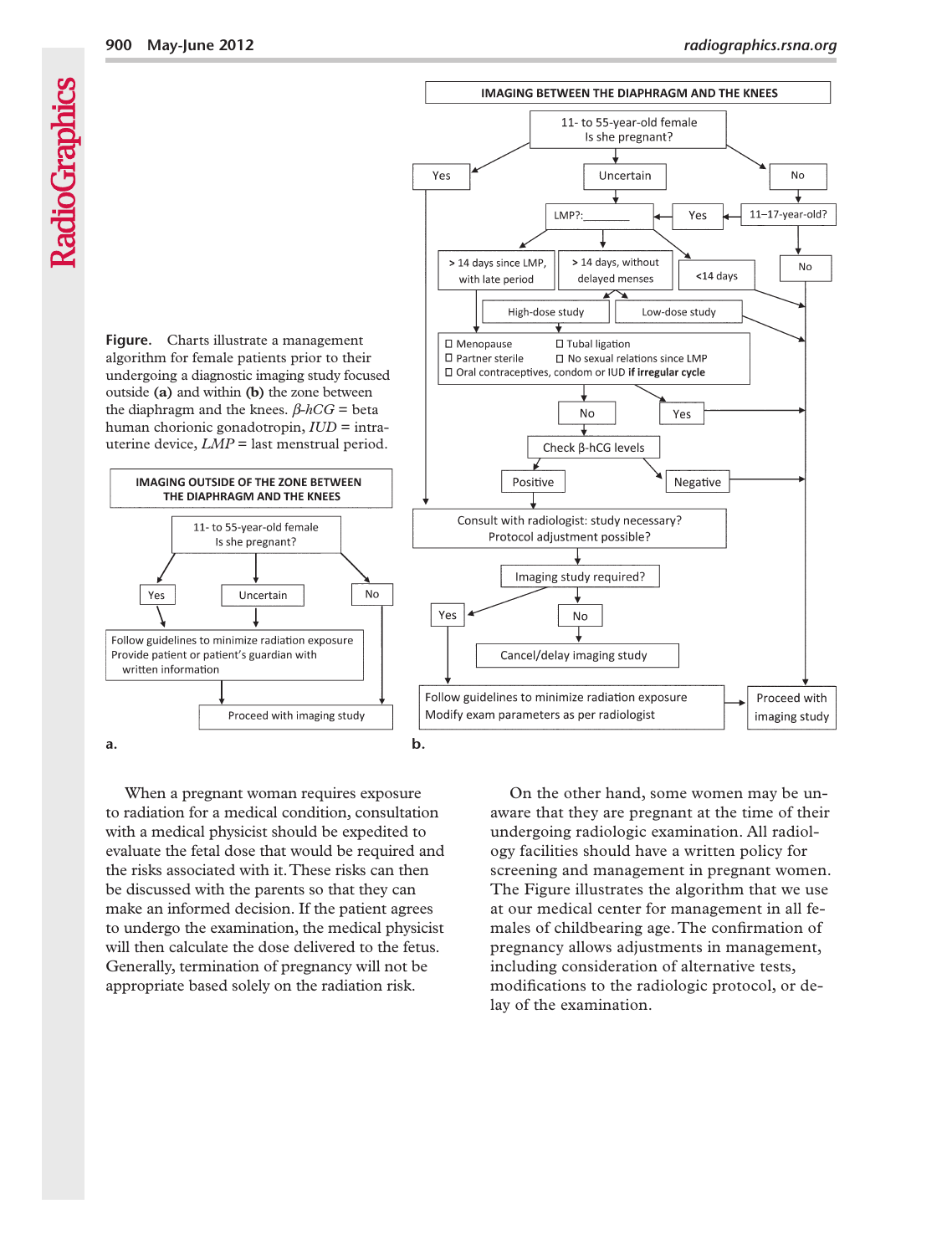*Clinical Setting.*—A 26-year-old woman who was 30 weeks pregnant presented with fever and lower abdominal pain. Laboratory tests revealed an elevated white blood cell count. US was performed, revealing a small amount of free fluid in the right lower quadrant, with tenderness. Because the differential diagnosis includes inflammatory bowel disease, appendicitis, or infectious colitis, with the possibility of an underlying abscess, further imaging was required. What imaging options should be considered?

*Considerations and Recommendations.*—After US, contrast-enhanced CT is the imaging study of choice for narrowing the differential diagnosis and optimizing management of the clinical condition. The risks and benefits of the test must initially be discussed with the patient, including exposure to radiation and iodinated contrast agents. When the benefits outweigh the risks, with the patient's consent, a well-planned contrast-enhanced CT examination can be performed. It is suggested that the medical physicist be involved for precise quantification of the radiation dose to the fetus. The fetal dose from such an examination would typically be about 10–50 mGy (Table 1), which results in a roughly twofold increase in the risk of cancer for the child, although the risk remains low in absolute terms (one in 250). The risk of mismanagement in a mother and child who do not undergo adequate imaging is much higher.

# **Risks to an Unborn Child from Exposure to High Magnetic Fields**

MR imaging is not associated with any radiation exposure but does expose the fetus to a magnetic field more than 10,000 times greater than that of Earth (50  $\mu$ T). Potential hazards linked to MR imaging exposure fall into three categories.

1. Risks related to exposure to the static magnetic field, with theoretic biologic damage related to cell migration, proliferation, and differentiation, up to and including miscarriage.

2. Risks related to the pulsed radiofrequency fields, with tissue heating potential and secondary damage, particularly with regard to organogenesis. Some authors have suggested decreasing the

room temperature in the MR imaging suite to less than 24°C to diminish potential heating effects on the developing fetus (13).

3. Risks related to the varying-gradient electromagnetic fields, which are particularly high with the fast-acquisition sequences required for good fetal imaging, with potential damage to the fetal ear (especially after 24 weeks gestation) due to the high acoustic noise level (14,15).

A review published in 2005 by De Wilde et al (14) did not highlight any documented damage to a developing human fetus due to MR imaging exposure; however, the authors cautioned that further research was necessary. In their guidance document for safe MR imaging practices, the American College of Radiology (ACR) did not distinguish the first trimester of pregnancy from the second and third trimesters in terms of risks of MR imaging exposure (16), advising that risks versus benefits should be considered before performing MR imaging in a pregnant patient.

Kok et al (17) evaluated 35 women who underwent 1.5-T MR imaging during the third trimester of pregnancy and reported no noticeable harmful effects in the months after birth that could be related to MR imaging exposure, nor any longer-term effects of MR imaging exposure in utero in nine children who were followed up for 9 years after exposure. A 3-year follow-up study of 20 children imaged with echoplanar MR imaging at 0.5 T did not show any demonstrable increase in the occurrence of disease or disability (18), nor did a study of 74 women who underwent MR imaging compared with 148 controls (19). Attempts at numeric quantification of local temperature changes and increases in specific absorption rates have been published based on a 26-week-pregnant woman model that was subjected to MR imaging at 1.5- and 3.0-T field strengths (20). Results suggest that, when safety standards for human adult exposure are respected, the fetal effects of MR imaging remain within international safety limits.

Exposure of the fetus to acoustic noise is also a concern. Noise levels in the range of 80–120 dB have been measured from clinical MR imaging systems (14). Sound attenuation occurs as the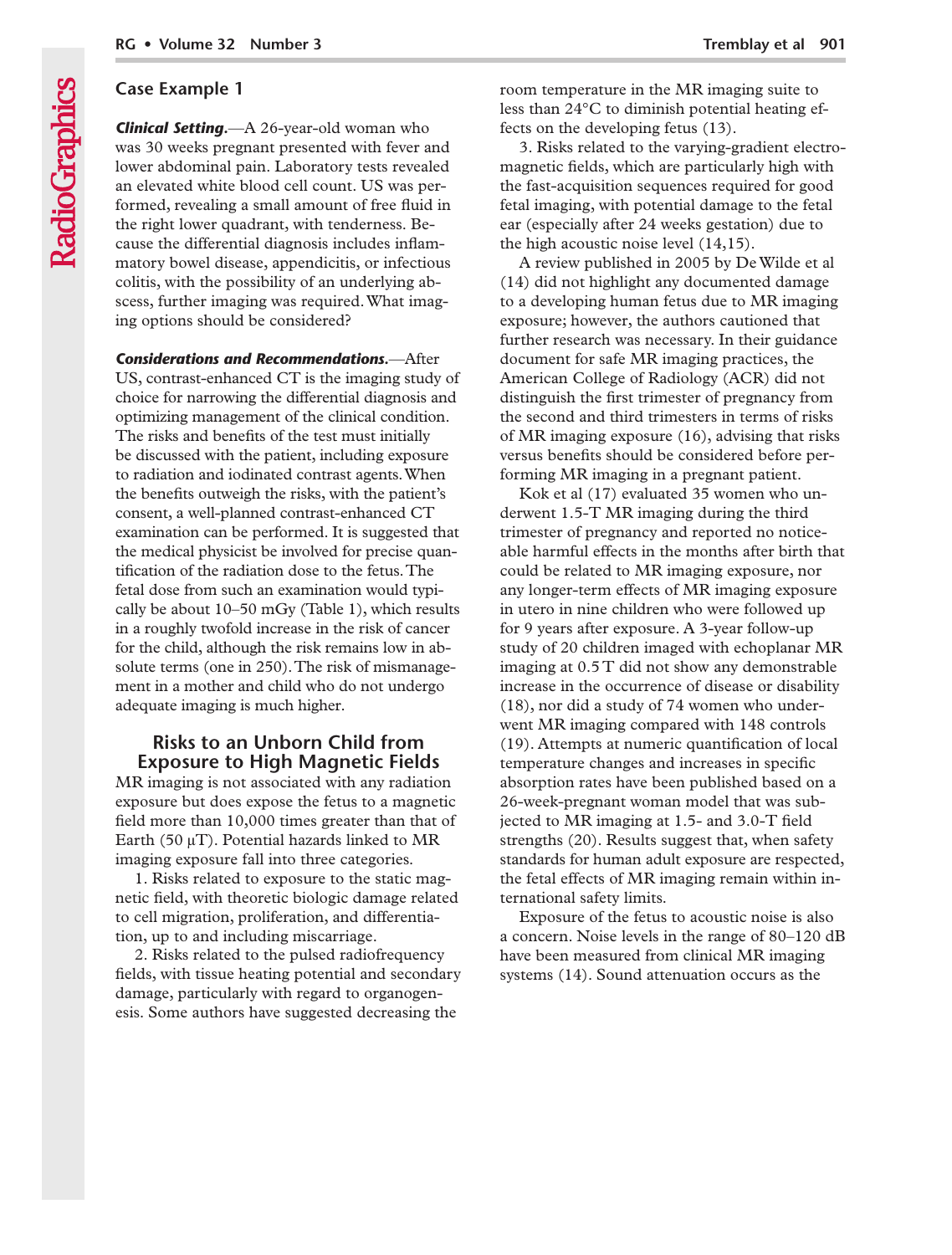#### **902 May-June 2012** *radiographics.rsna.org*

**RadioGraphics** 

sound passes through the mother's abdomen to the fetus, making it difficult to quantify the exact noise levels to which the fetus is exposed. Glover et al (21) estimated sound attenuation within the gravid uterus to be approximately 30 dB. The American Academy of Pediatrics suggested 90 dB as an upper limit above which hearing damage can occur (22). Although noise exposure during MR imaging is short lived, caution is advised due to unclear risks to the fetus.

In summary, the use of MR imaging is considered safe during pregnancy, although caution is necessary. Most authors suggest that evaluation be limited to the second and third trimesters of pregnancy  $(2,14,15,23,24)$ . On the other hand, because of the lack of documented deleterious effects of MR imaging on the developing fetus, the ACR eliminated restrictions related to gestational age in its 2007 update, simply stating that the potential benefits for the mother and fetus must always outweigh the risks (16).

# **Transfer of Intravenous Contrast Material to the Fetal Circulation**

The maternal and fetal circulations are distinct yet closely interconnected systems, with the placenta acting as a dynamic barrier and interface between the two circulations that evolves over the course of the pregnancy. Maternal blood seeps into the intervillous spaces in the placenta, allowing nutrients to pass into the fetal circulation by crossing a single layer of chorionic epithelium (25,26).

Most drugs that are dissolved in maternal blood reach the fetus by means of simple diffusion across this layer of chorionic epithelium. Lipid-soluble and low-molecular-weight (<100 Da) nonionized water-soluble molecules cross the placental barrier fairly easily (25). Nonionic iodinated and gadolinium-based agents are water soluble and weigh between 500 and 850 Da; they can cross the placental barrier, but this movement is somewhat restricted due to their high molecular weight (25). Once in the fetal

systemic circulation, molecules of iodinated and gadolinium-based contrast material are filtered through the kidneys and make their way into the amniotic fluid via the urine. When the fetus swallows amniotic fluid, a small amount of contrast material enters the fetal gastrointestinal tract. A small amount of additional contrast medium may pass directly from the maternal blood into the amniotic fluid, be swallowed by the fetus, and reach the fetal gastrointestinal tract (25). Women with impaired renal function have longer circulation times for contrast medium, and doses in fetuses may reach higher levels due to longer circulation times in the placenta. On the other hand, experimental studies suggest that a small quantity of iodinated and gadolinium-based contrast medium may return to the placenta and be excreted by the mother, effectively lowering the contrast material dose in the fetus (25,27,28).

# **Use of Iodinated Contrast Material during Pregnancy**

No mutagenic or teratogenic effects have been described after the administration of iodinated contrast material during pregnancy, and neither in vitro nor in vivo tests performed in animals revealed any deleterious effects from exposure to iodinated contrast material (25). The principal deleterious effect of iodine-based compounds is their potential impact on the neonatal thyroid gland.

# **Development of the Neonatal Thyroid**

The fetal thyroid develops early in pregnancy, about 3 weeks after conception (29), and plays an important role in the development of the central nervous system. Synthesis of thyrotropinreleasing hormone begins around the 4th week of gestation, and the hormone is first released between the 6th and 8th weeks of gestation. The hypothalamic-pituitary-thyroid axis begins to develop between the 8th and 10th weeks of gestation and is usually mature by 12 weeks, resulting in the release of thyroid-stimulating hormone (TSH) (30). Thus, by the 11th week of gestation, colloid appears in the thyroid, and thyroxine can be noted in amniotic fluid by the 12th week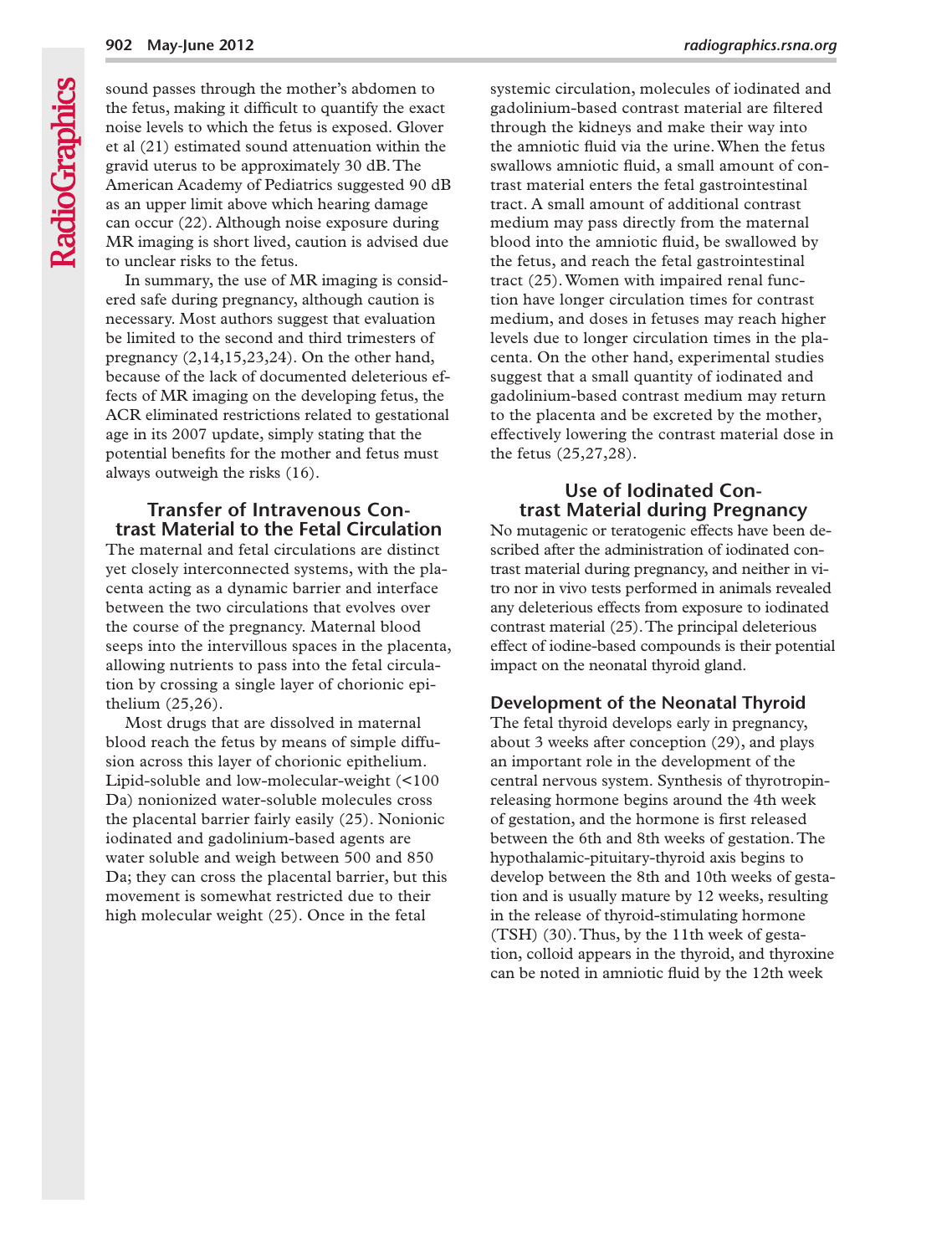#### **RG • Volume 32 Number 3 Tremblay et al 903**

of gestation, although secretion is minimal until 18–20 weeks gestation (30). In comparison, triiodothyronine synthesis begins around 20 weeks gestation. The neonatal hypothalamic-pituitary axis is independent of the maternal hypothalamic-pituitary axis and continues to mature during the second and third trimesters. There is a normal upsurge of TSH at delivery, with normalization of thyroid hormone levels by 2 weeks of age (25). Premature infants may have a different response, depending on gestational age and maturity of the pituitary-thyroid axis: TSH and thyroxine levels measured in premature newborns show a reduced hormone surge compared with full-term babies (25).

Congenital hypothyroidism is seen in one of every 4000 births and is associated with few clinical symptoms at birth. If left untreated, hypothyroidism leads to failure to thrive and is the leading cause of treatable mental and developmental impairment (29). Thus, every newborn in North America and Europe is systematically screened for hypothyroidism in the 1st week of life, most often on the basis of serum TSH levels, with some centers also measuring thyroxine levels. Treatment is straightforward and eliminates the dramatic occurrence of mental impairment and developmental delays**.**

The thyroid makes use of iodine to synthesize thyroid hormones; thus, iodine-containing drugs are generally considered to be contraindicated during pregnancy because of the risk of fetal thyroid uptake of iodine with secondary hypothyroidism. When exposure to excess iodine occurs, a protective autoregulatory process known as the Wolff-Chaikoff process results in a reduction in thyroid hormone production, but this mechanism is not mature until 36 weeks gestation (29). Although the Wolff-Chaikoff process is beneficial over the short term, when prolonged extrinsic exposure to iodine occurs (days to weeks), physiologic "escape" from this protective process allows the baby to resume normal thyroid hormone production. However, this escape does not occur as rapidly in newborns as in older children or adults (31), further increasing the risk of hypothyroidism after exposure to

iodine in *(a)* fetuses during their last weeks in utero, or *(b)* very young infants.

# **Clinical Research**

Cases describing hypothyroidism after the administration of iodinated contrast medium in pregnant women are relatively rare, and the majority were described decades ago, when amniofetography was performed to detect congenital malformations. This technique has been replaced by sonography (32). Lipid-soluble iodinated contrast agents such as iodized oil (Lipiodol; Guerbet, Roissy, France) were used for amniofetography, with high rates of occurrence of hypothyroidism**,** likely because of the easy passage of this lipid-soluble agent into the fetal circulation, with subsequent poor excretion by the kidneys (30,32). In the past 30 years, there have been no documented cases of hypothyroidism or other adverse effects due to the injection of water-soluble iodinated contrast agents for pyelography, angiography, or CT (2,30).

In a retrospective study of 343 newborns whose mothers had received a single dose of intravenous contrast medium during pregnancy for clinical suspicion of pulmonary embolism, Bourjeily et al (29) recorded normal thyroxine levels in all children at birth, except in one infant whose mother had been exposed to many drugs during pregnancy (and in whom transient high TSH levels self-corrected at day 6). The authors concluded that "a single, high-dose in utero exposure to water-soluble, low-osmolar, iodinated intravenous products, such as iohexol, is unlikely to have a clinically important effect on thyroid function at birth" (29). Atwell et al (30) reported normal TSH levels at birth in 23 babies whose mothers  $(n = 21)$  had received water-soluble nonionic iodinated contrast medium at a mean gestational age of 23 weeks. Despite the evidence that iodinated contrast medium received in utero has no effect on the neonatal thyroid at birth, a transient effect on the neonatal thyroid at the time of injection of the mother cannot be excluded on the basis of these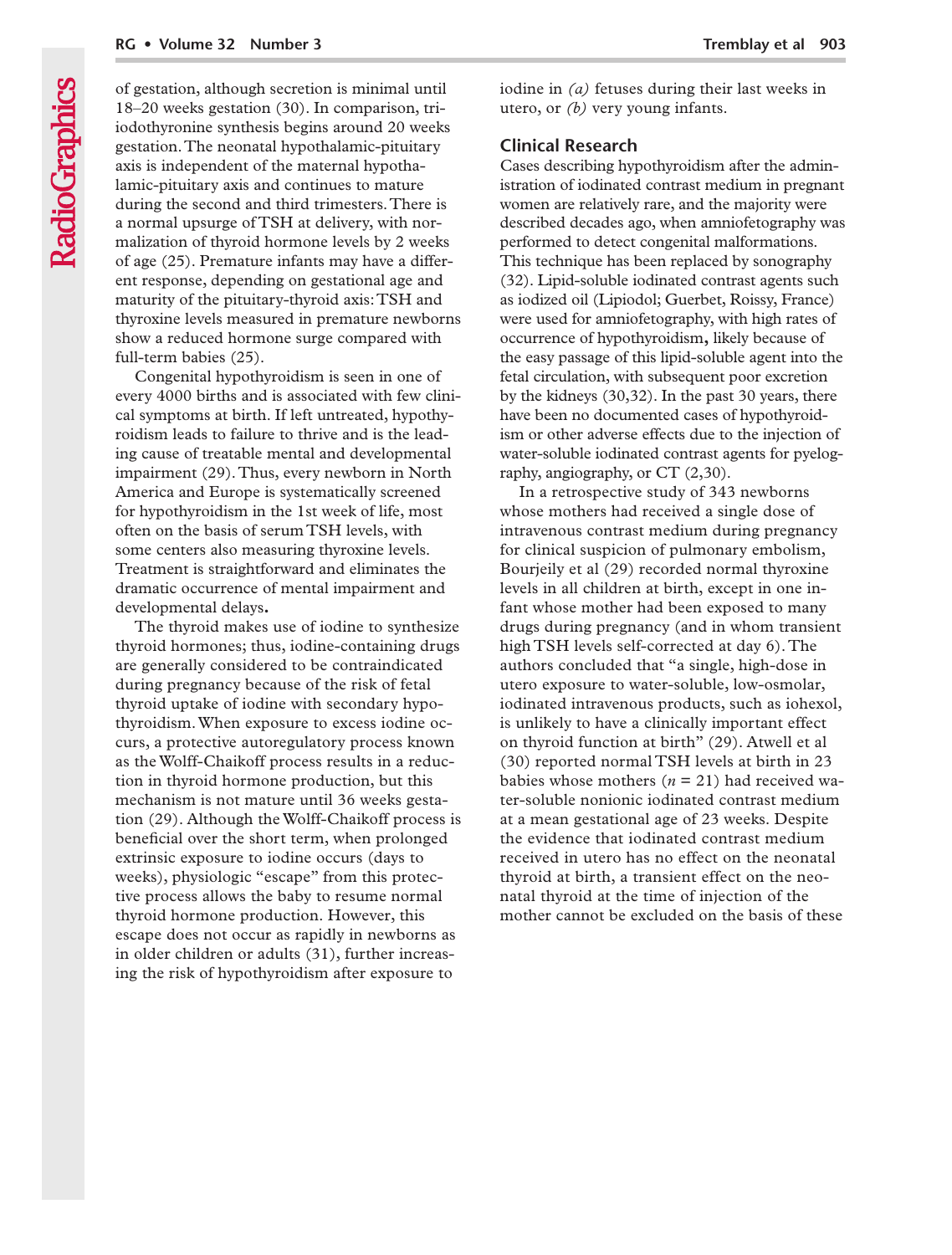**Teaching** Point

retrospective studies. Nevertheless, it would seem that this exposure is likely to have minimal to no effect on the developing child.

The World Health Organization has set 500 µg as the upper limit for maternal daily iodine intake during pregnancy (29). For example, the onetime administration of 150 mL of iohexol 300 (300 mg of iodine per milliliter) in a pregnant woman results in a received dose of 45,000 mg of bound iodine. However, it is not so much the bound iodine as the free iodide found in intravenous contrast medium that can damage the neonatal thyroid because of its easy absorption across the placental barrier. The allowable amount of free iodide in iodinated contrast media is also regulated, with a permitted upper level of less than 50 mg/mL in contrast medium of 300 mg of iodine per milliliter; usually, however, the free iodide concentration is one-tenth this limit (25,33). If 150 mL of iohexol 300 is administered to a pregnant woman, the received dose of free iodide is at most  $7500 \mu$ g. Although there are no data about its pharmacodynamics, free iodide is likely to traverse the placenta readily in both directions, so that the fetal thyroid is exposed to the iodide for only a short period of time (33).

When iodine exposure is the suspected cause of hypothyroidism, iodine concentration in the baby's urine should be measured and, if found to be abnormal, can be confirmed with serum iodine tests (31).

#### **Use of Topical Iodine**

Iodine-based disinfectants, such as Proviodine or Betadine (both common products with several local distributors), contain large amounts of free iodide, which is readily absorbed and may cause the most damage to the fetal thyroid. Consequently, special care should be taken to avoid the use of these disinfectants during pregnancy (34,35). The hypothyroidism that may result from exposure to iodine-based disinfectants is transitory and is reversed with cessation of iodine exposure (35).

#### **Current Recommendations**

On the basis of in vivo tests in animals, the ACR stated in their 2010 Manual of Contrast Media that no evidence of either mutagenic or teratogenic effects secondary to iodine exposure in utero has been encountered (36). However,

because no direct evidence is available from human studies, the Committee stated, "While it is not possible to conclude that iodinated contrast media present a definite risk to the foetus, there is insufficient evidence to conclude that they pose no risk" (36). Thus, the Committee recommended that iodinated contrast media be used in pregnant women only when *(a)* no alternative test is available, *(b)* information to be obtained from the study is useful to both mother and fetus during the pregnancy, and *(c)* the referring physician considers it imprudent to delay the imaging study until after delivery. If these conditions are met, written informed consent from the parents as to the risks and benefits of the procedure, as well as alternative diagnostic options (when available), are recommended (36). The U.S. Food and Drug Administration considers iodinated contrast agents to be category B drugs; that is, reproductive studies in animals demonstrate no risk, but there have been no controlled studies in pregnant women (37). The Contrast Media Safety Committee of the European Society of Urogenital Radiology released revised guidelines in 2005, in which they recommended that iodinated contrast media be given to the mother only in exceptional circumstances, and that when this occurs, neonatal thyroid function should be checked in the 1st week of life (25).

# **Use of Gadolinium-based Contrast Material during Pregnancy**

There have been no documented mutagenic or teratogenic effects after the inadvertent administration of MR imaging contrast agents in pregnant women in the 1st month of pregnancy or (in some instances) during the second or third trimester (16,25,28). Experimental in vitro and in vivo animal studies involving the administration of elevated nonclinical doses of gadolinium-based agents reported effects including postimplantation fetal loss in rats, retarded development in rats and rabbits, and skeletal and visceral abnormalities in rabbits (38–41). There have been no adequate well-controlled studies in pregnant women, and responses in humans cannot be inferred from studies in animals. Neither a series of 26 women who received gadopentetate dimeglumine in the first trimester of pregnancy (42), nor two series of six and 11 women, respectively, who were evaluated during the second and third trimesters of pregnancy (43,44),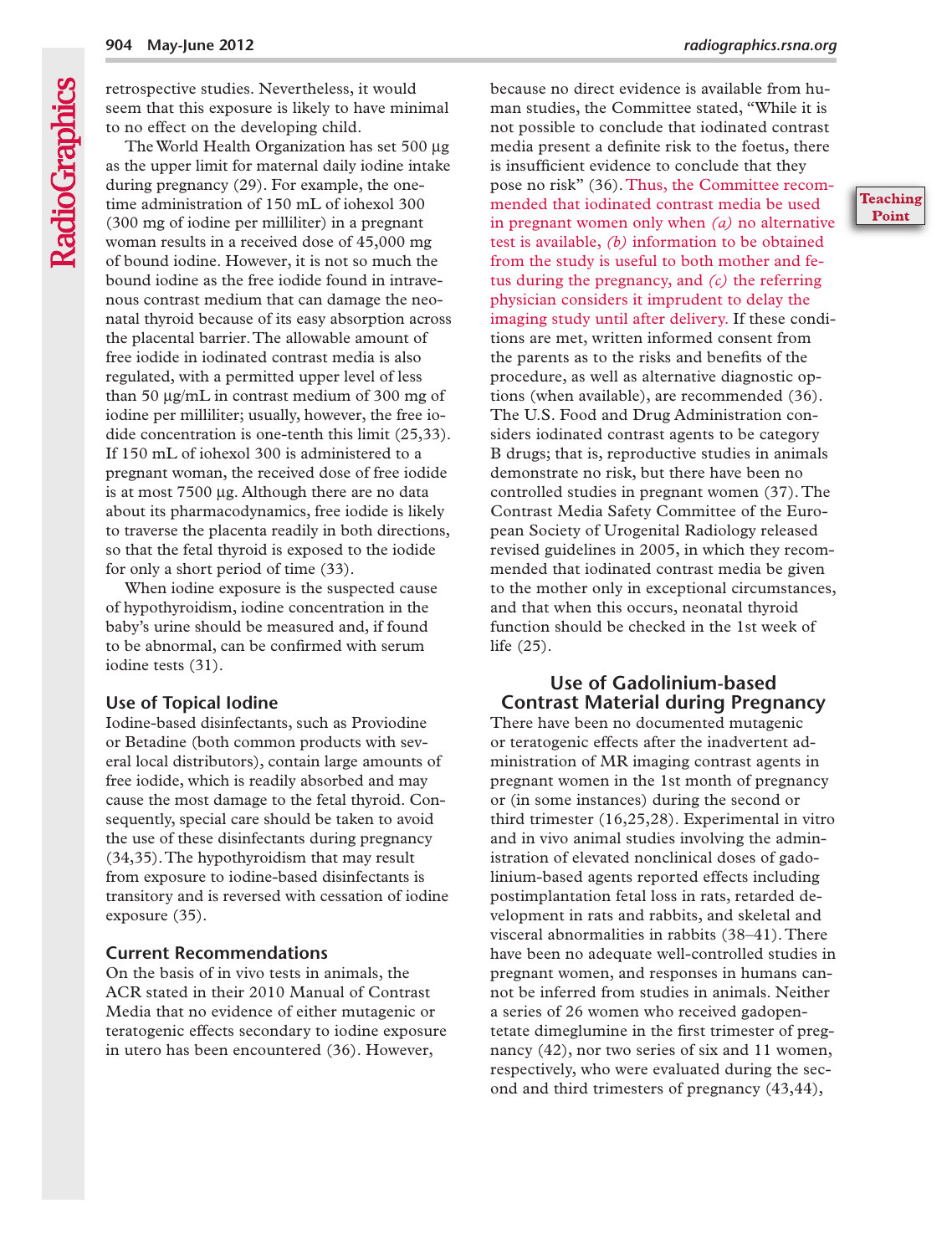

reported any maternal or fetal effects related to gadolinium exposure.

Gadolinium chelate traverses the placenta and may accumulate in the amniotic cavity and theoretically remain there for an indefinite period of time, with contrast medium cycling through the fetal gastrointestinal and genitourinary tracts. Studies show that only 0.01% of the gadolinium dose is present in the fetus 4 hours after contrast medium injection, with only traces remaining after 24 hours (25). Recently, in a study of pregnant mice, Mühler et al (45) reported that gadoterate meglumine passed through the placenta but was subsequently redistributed to the mother, resulting in undetectable fetal concentrations after 48 hours.

It is the free gadolinium ion that is neurotoxic, and in vivo protection is obtained through binding of the gadolinium molecule to a chelating agent, forming a stable complex. However, no studies have established the in vivo stability of this chelate, although in patients with severely reduced renal function, no free gadolinium was measured in the blood on 5 consecutive days following the administration of contrast medium (46).

#### **Current Recommendations**

Although the available literature suggests that it is unlikely that gadolinium would have an adverse effect on the developing fetus, even the least strict authors recommend that caution be exercised and that contrast-enhanced MR imaging be performed only when essential to the diagnosis (eg, in the absence of alternative imaging studies or when it is not possible to delay the MR imaging examination until after delivery) (25,28,44).

In their product monographs, the commercial vendors of many contrast agents, including gadobutrol (Gadovist; Bayer Healthcare Pharmaceuticals, Wayne, NJ) (47), gadopentetate dimeglumine (Magnevist, Bayer) (40), gadobenate dimeglumine (MultiHance; Bracco Diagnostics, Princeton, NJ) (48), and gadodiamide (Omniscan; GE Healthcare, Waukesha, Wis) (41), recommend that gadolinium-based contrast agents not be used in pregnant women unless the benefits clearly outweigh the risks. Other sources are even more restrictive and state that gadolinium is contraindicated during pregnancy because its long-term effects are unknown (2,28). The U.S. Food and Drug Administration has classified gadolinium-based agents as category

C drugs (37), meaning that animal studies have revealed adverse effects on the fetus (at supraclinical doses) and there have been no controlled studies in women. Therefore, such agents should be administered only if the potential benefit justifies the potential risk to the fetus. In its 2010 Manual of Contrast Media, the ACR states that gadolinium-based agents should be used with extreme caution, taking into consideration the potential risks and benefits, and that the situation should be discussed with the patient to obtain informed consent before performing the contrastenhanced study (36). This being said, counseling of patients is difficult considering the paucity of scientific facts available regarding fetal exposure to gadolinium-based agents.

#### **Case Example 2**

*Clinical Setting.*—A 30-year-old woman, 22 weeks pregnant  $(G_4P_2A_1)$ , presented with vague upper abdominal pain of a few weeks duration. Prior to this pregnancy, the patient had been diagnosed with multiple hepatic hemangiomas. Laboratory tests revealed normal liver function and normal hemoglobin levels. US was performed first and displayed two of five known liver hemangiomas, both of which were stable in size. There was no free fluid, and no other cause for the patient's pain was identified. Pelvic US findings confirmed fetal well-being, with no placental abruption. What additional tests can be offered?

*Considerations and Recommendations.*—In a pregnant woman with hepatic hemangioma and abdominal pain, the concern is for an increase in size and risk of bleeding of the hemangioma. Although the two hemangiomas seen at US were well evaluated with prepregnancy MR imaging, gadolinium-based contrast medium is contraindicated during pregnancy, unless the benefits clearly outweigh the risks, so that contrast-enhanced MR imaging is the last option and must be essential. Thus, options include observation or iodinated contrast-enhanced CT (after discussion with the patient regarding the risks and benefits of this test). Given that there was no free peritoneal or perihepatic fluid, watchful observation was selected as the best option in this case.

#### **Teaching Point**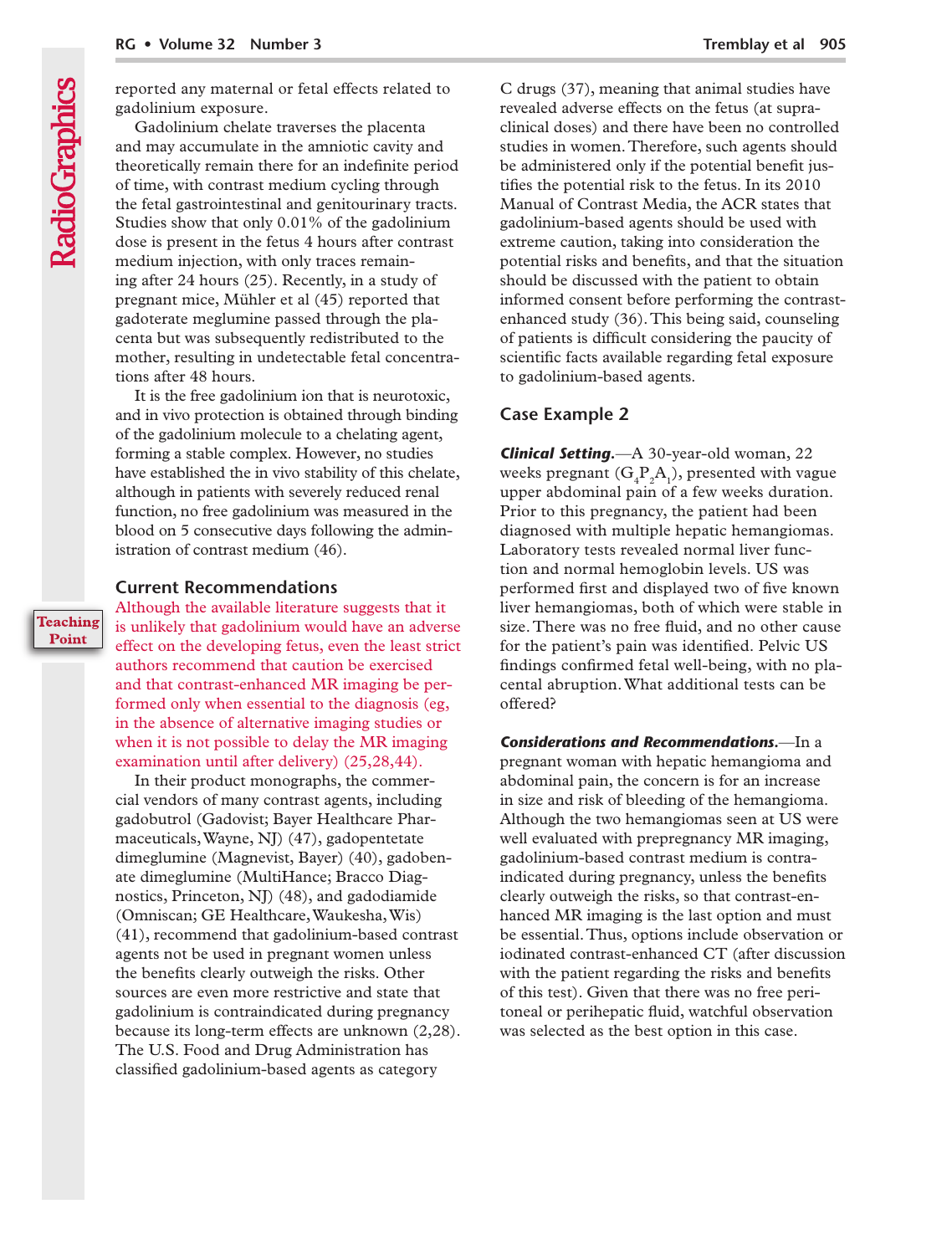# **Use of Contrast Media during Lactation**

# **Benefits of Breast-feeding**

Breast-feeding is recommended as the only source of feeding for full-term, healthy infants during the first 6 months of life, and the World Health Organization suggests that breast-feeding be continued during the first 2 years of life, and longer if the mother and child desire (49). Many mothers are likely to require contrast-enhanced imaging during this period. Breast-feeding has many benefits, and even temporary cessation can lead to complete weaning (50,51).

# **Pharmacology of Drug Excretion into Breast Milk**

Drugs are excreted into breast milk either by passive diffusion through intercellular clefts if they are of low molecular weight, or, in cases of lipidsoluble or larger water-soluble products, through cell membranes into alveolar cells by binding to a cation transport system (25,52). Because iodinated and gadolinium-based contrast media are of high molecular weight and are nonionized and water soluble, there is minimal binding to milk and plasma proteins (25).

The milk-to-plasma drug concentration ratio is the ratio of contrast medium in breast milk compared to that in maternal plasma and is affected by the inherent characteristics of the product and its distribution characteristics, as well as by the mother's physiologic makeup. The product of the drug concentration ratio and the baby's rate of clearance of the drug yields a global "exposure index" that is indicative of the amount of the drug in the breast milk that the infant ingests, and that is expressed as a percentage of the therapeutic dose for the infant (52). As a general rule, a product can be considered safe if the dose that ultimately reaches the infant is less than 10% of the therapeutic dose (52).

Only small amounts of contrast medium reach the breast milk, on the order of 0.01% of the dose received by the mother for gadopentetate (53,54) and 0.5% for iohexol (55). The concentration of contrast agent in breast milk peaks at approximately 5 hours after injection (53,55), and falls to

less than one-fifth of this level by 22 hours after injection (16,53). The half-life of iodinated contrast medium in women with normal renal function is less than 60 minutes, so that the amount of contrast medium remaining in the mother after 12 hours is essentially undetectable (56).

The 2010 Manual of Contrast Media from the ACR states that potential additional risks to the infant include direct toxicity from and allergic sensitization or reaction to contrast media, although these are theoretic concerns that have not been reported (36).

# **Transfer of Iodinated Contrast Agent Dose to a Breast-fed Baby**

Consider the administration of iohexol—one of the contrast agents most commonly used in multidetector CT (29)—to a breast-feeding woman. Given a concentration of 350 mg of iodine per milliliter for iohexol (Omnipaque 350, GE Healthcare) and an average daily ingestion of 150 mL/kg of maternal milk, Nielsen et al (55) calculated that a nursing baby would receive 1.7 mg of iodine per kilogram of body weight, or 0.5% of the maternal dose. If one then compares this value with the recommended pediatric dose for urography—900 mg of iodine per kilogram of body weight for babies weighing less than 6.5 kg and 600 mg for babies over 7.0 kg—the dose received through ingestion of maternal milk is 0.2% of the maximum dose allowed for urography (25) and can, therefore, be considered safe.

Contrast agents that are more lipophilic (eg, iopanoic acid used for oral cholecystography) may become more concentrated in breast milk, yet do not reach the 10% threshold (52). Consequently, the use of iodinated contrast agents in nursing mothers is considered safe (51,52). However, special consideration should be given to mothers nursing preterm infants because, in the absence of a mature autoregulatory thyroid axis, these infants are more sensitive to variations in TSH and thyroxine levels, and are therefore more at risk for transient hypothyroidism (29,51).

# **Use of Topical Iodine in Breast-feeding Women**

As in pregnant women, topical iodine disinfectants are contraindicated in nursing mothers, owing to the risk of hypothyroidism developing in the breast-feeding infant (31,35). Indeed, cases

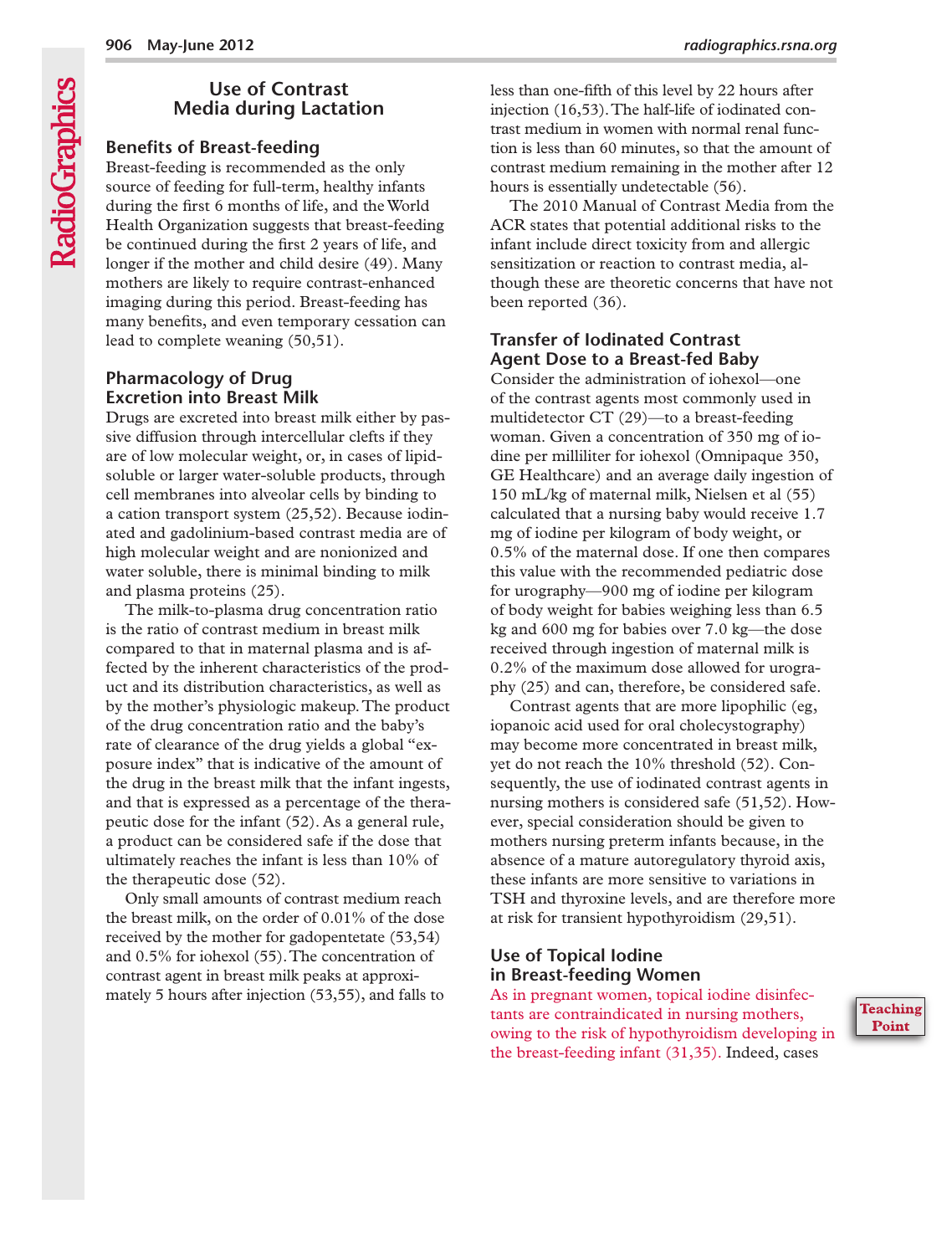of hypothyroidism in breast-fed infants, although rare, have been reported following the topical application of iodine in their mothers (eg, iodine swabs for treatment of an abdominal wall abscess, iodine vaginal douches) (34,35). If exposure inadvertently occurs, TSH levels should be measured in the child. Treatment with oral thyroxine (if necessary) leads to rapid reversal and normalization of thyroid function.

# **Case Example 3**

**RadioGraphics** 

*Clinical Setting.*—Three weeks after giving birth, a 35-year-old woman noticed a 3-cm palpable mass associated with pain, redness, and heat in her right breast. Clinical examination revealed associated fever (39.2°C). The patient was breastfeeding her child on demand, day and night. Breast US findings confirmed a 3.4-cm abscess in the right breast.

*Considerations and Recommendations.*—Drainage of such an abscess is required and can be performed under US guidance. Initial cutaneous disinfection must not be performed with topical iodinated products; chlorexidine or alcohol are alternative options. Oral antibiotics should also be administered, with clinical follow-up and repeat US in case of incomplete response. The mother should be instructed to continue breastfeeding normally.

# **Transfer of a Dose of Gadolinium-based Contrast Agent to a Breast-fed Baby**

Gadolinium-based agents are acceptable for MR imaging in children, with a recommended maximum pediatric dose of 0.2 mmol/kg. Kubik-Huch et al (27) measured gadolinium concentrations in breast milk in the first 24 hours after the intravenous injection of contrast medium and found that, on average, 0.04% of the gadolinium dose administered to the mother is excreted in breast milk, only 0.8% of which is absorbed by the infant (53). In a heavy (100-kg) nursing woman who receives an injection of 0.3 mmol/kg of gadopentetate dimeglumine, a 10-kg infant would ingest 0.012 mmol of gadolinium, or 0.6% of the recommended pediatric dose (27), so that contrast medium injection can be considered safe.

# **Current Recommendations for Use of Iodinated and Gadolinium-based Contrast Agents in Breast-feeding Mothers** Many manufacturers recommend that breast-

feeding be interrupted for 24–48 hours following the injection of iodinated (Omnipaque, Visipaque [GE Healthcare]) or gadolinium-based (Gadovist, Magnevist, MultiHance) contrast agents (40,47,48,57,58). However, in light of the benefits of breast-feeding and mother-child bonding, the recommendation to interrupt breast-feeding seems unnecessarily harsh to many authors (2,25,27,29,51,52,59). In their 2010 Manual on Contrast Media, the ACR stated that the available data suggest that it is safe for both mother and infant to continue breast-feeding after contrast agent administration.

Cautious practitioners may nevertheless wish to inform the mother about the small exposure to contrast medium that is possible through breastfeeding and to allow her to make the decision regarding temporary cessation of breast-feeding (60). If the mother remains concerned, she may be instructed to discard breast milk for 24 hours after contrast material injection (36).

Like all drugs and foodstuffs, contrast material may slightly alter the taste of milk for a short period of time (25,29,33).

# **Case Example 4**

*Clinical Setting.*—Two days after delivering a healthy baby at 36 weeks gestation, a 32-yearold woman complained of headaches associated with visual and behavioral disturbances. She was breast-feeding her newborn on demand, at intervals of less than 2 hours. What imaging test would you recommend?

*Considerations and Recommendations.*—Initially, unenhanced CT can be performed to rule out intracranial bleeding or mass effect. If CT findings are normal, considering that the differential diagnosis for this patient's clinical symptoms includes multiple sclerosis, contrast-enhanced MR imaging is recommended to evaluate for active lesions. Whichever contrast-enhanced imaging modality is performed (with either iodinated or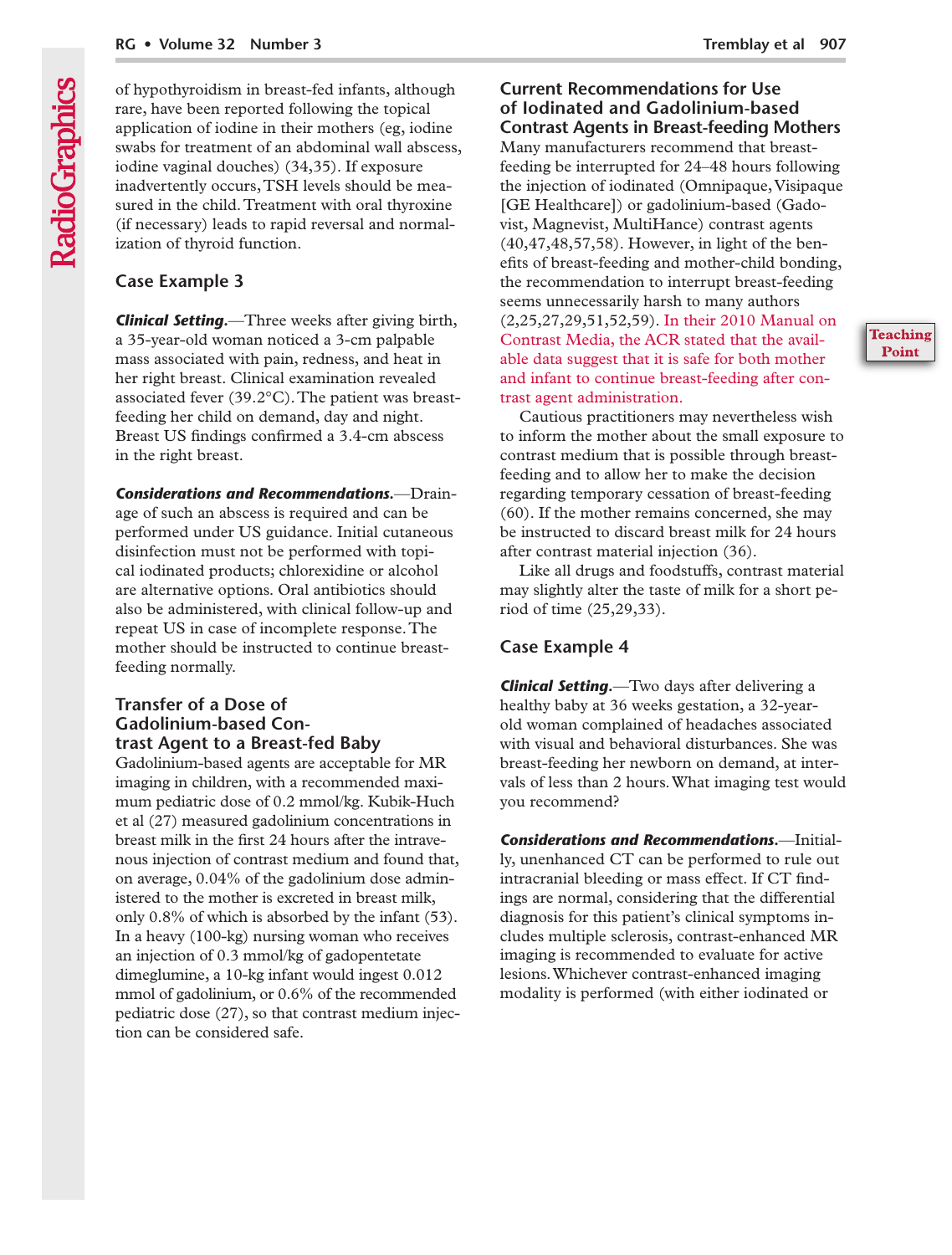| Guideline       | <b>Iodinated Contrast Agents</b>                                                                                                               | Gadolinium-based Contrast Agents                                                                                                               |
|-----------------|------------------------------------------------------------------------------------------------------------------------------------------------|------------------------------------------------------------------------------------------------------------------------------------------------|
|                 | Pregnancy                                                                                                                                      |                                                                                                                                                |
| Considerations  | Data on fetal exposure to iodinated contrast<br>agents are scarce                                                                              | Few studies have evaluated fetal exposure to<br>gadolinium                                                                                     |
|                 | No malformations or side effects have been<br>reported in newborns                                                                             | There have been no studies on long-term<br>risks in humans                                                                                     |
|                 | Iodinated products given during pregnancy<br>may induce neonatal hypothyroidism                                                                | Free gadolinium could potentially lead to<br>neurotoxicity                                                                                     |
| Recommendations | Screening newborns for hypothyroidism<br>during the 1st week of life is standard<br>pediatric practice                                         | Consensus is that gadolinium should not be<br>used during pregnancy unless the benefits<br>outweigh the risks                                  |
|                 | Iodinated contrast agents must be essential<br>for making the diagnosis                                                                        |                                                                                                                                                |
|                 | Informed consent as to the risks and benefits<br>of the procedure is recommended                                                               |                                                                                                                                                |
|                 | Use of topical iodine is contraindicated                                                                                                       |                                                                                                                                                |
|                 | Lactation                                                                                                                                      |                                                                                                                                                |
| Considerations  | Dose of iodinated contrast agent in breast<br>milk absorbed by the infant is 0.5% of the<br>maternal dose                                      | About 0.01% of the maternal gadolinium<br>dose is excreted into breast milk                                                                    |
|                 | Breast-feeding after the injection of iodinated<br>contrast agent is safe                                                                      | Breast-feeding after the injection of gadolin-<br>ium-based contrast agent is safe                                                             |
| Recommendations | Concerned mothers may be instructed to<br>discard breast milk for 24 hours after<br>injection to eliminate fetal exposure to<br>contrast agent | Concerned mothers may be instructed to<br>discard breast milk for 24 hours after<br>injection to eliminate fetal exposure to<br>contrast agent |
|                 | Use of topical iodine is contraindicated<br>because free iodine excretion may induce<br>neonatal hypothyroidism                                |                                                                                                                                                |

**Table 2**

gadolinium-based intravenous contrast material), it is safe for the mother to continue breast-feeding after contrast material administration.

# **Risk Management**

Radiology facilities should have a procedure for evaluating pregnant patients, and radiologists should be knowledgeable about the effects of radiation and contrast media during pregnancy and lactation. Because of medicolegal considerations, all discussions with patients and their physicians should be documented (61). To allow an informed decision regarding the use of contrast material during pregnancy, the following three questions should be carefully considered and discussed with the parents, with written documentation.

1. Can the information sought from the contrast-enhanced study be obtained some other way?

2. Will the information sought affect the care of the mother or fetus during the pregnancy?

3. Can imaging be safely deferred until after pregnancy?

If the answer to any one of these questions suggests an alternative to contrast-enhanced imaging, such an alternative should be considered. We recommend that radiology facilities have a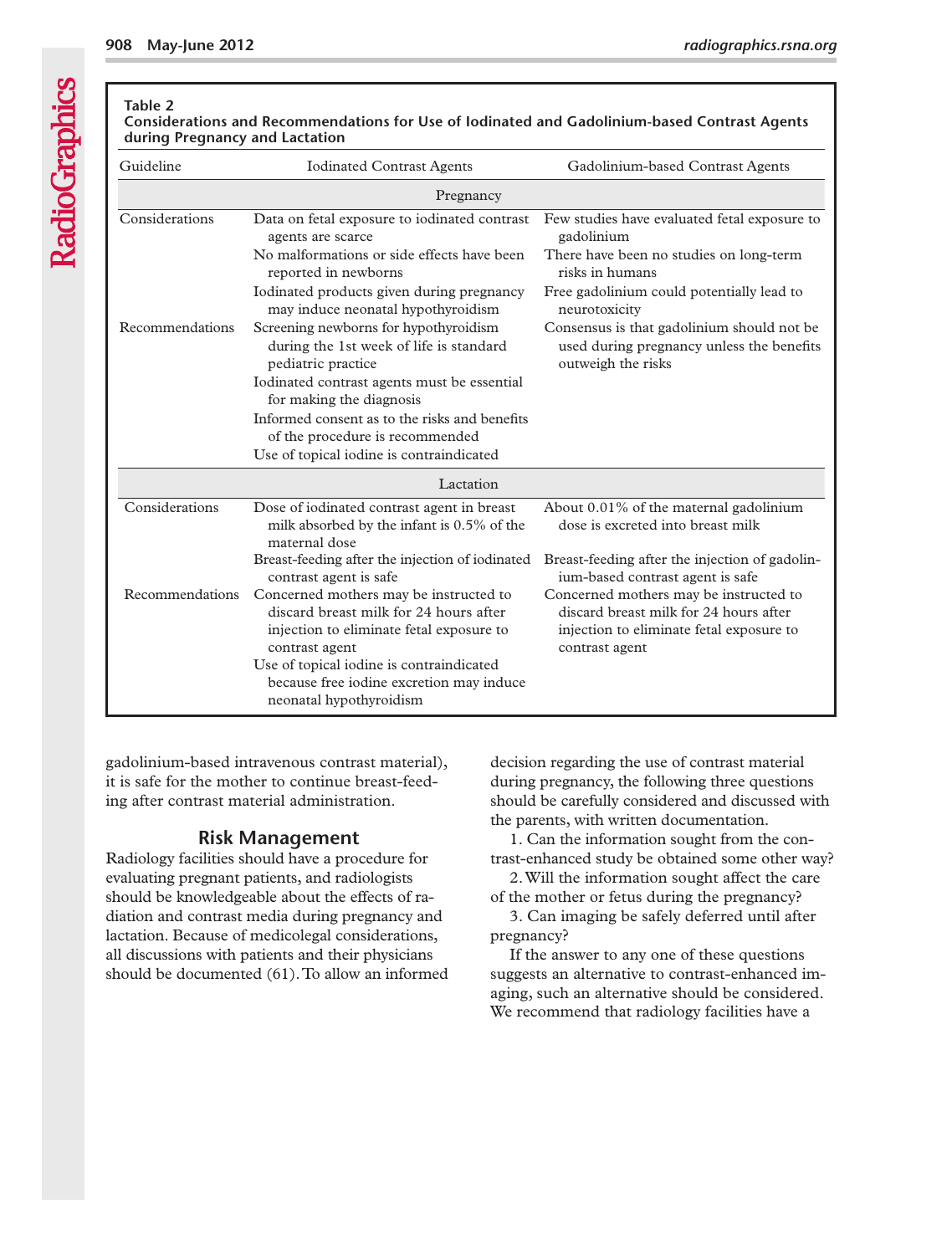written policy for management in pregnant and lactating women that radiologists, technologists, and residents can refer to when faced with such a situation. Table 2 provides a summary chart for quick reference.

#### **Summary**

Deterministic effects of radiation result from damage to a number of cells, with a dose threshold before damage occurs. No deterministic effect of practical significance is expected to occur below a dose of 100 mGy. Stochastic effects of ionizing radiation originate from damage to a single cell and can lead to carcinogenesis. Fetal radiation doses up to 1 mGy—used in most radiologic examinations below the knees and above the diaphragm—are considered acceptable, with an additional risk of carcinogenesis of less than one in 10,000. With larger doses (eg, a fetal dose of 20–50 mGy received during pelvic CT), the risk of carcinogenesis increases approximately by a factor of 2, although it remains low in absolute terms (less than one in 250). All radiology facilities should have a written policy for screening and management in pregnant women (Figure).

There has been no documented damage to a developing human fetus caused by MR imaging exposure. However, caution is advised, and risks and benefits must always be weighed before evaluating a pregnant patient with MR imaging.

Because the fetal thyroid develops throughout pregnancy, any iodine-containing product is contraindicated in pregnant women, given the risk of depression of fetal thyroid function. If iodinated compounds are used in the course of pregnancy, either inadvertently or due to exceptional circumstances, neonatal thyroid function should be checked during the 1st week of life. This testing is already performed routinely for all newborns in North America and Europe.

Because of limited scientific evidence regarding their safe use during pregnancy in humans, gadolinium-based contrast agents are contraindicated in the course of pregnancy unless the benefits outweigh the risks. If gadolinium-based contrast agents are administered, either inadvertently or due to exceptional circumstances, no neonatal tests are necessary.

The dose of iodinated or gadolinium-based contrast medium that reaches the infant through ingestion of breast milk is very small, and only a minute proportion of that which reaches the infant's gastrointestinal tract is subsequently absorbed. There is insufficient evidence to recommend even a temporary cessation of breastfeeding following the administration of either iodinated or gadolinium-based contrast agents. Because of their higher concentration of free iodide, topical iodine-based disinfectants should be avoided in pregnant and breast-feeding women due to the risk of hypothyroidism in the infant.

#### *Disclosures of Potential Conflicts of Interest.—***E.**

**Thérasse**: *Related financial activities:* none. *Other financial activities:* research support from Johnson & Johnson.

#### **References**

- 1. Lazarus E, Debenedectis C, North D, Spencer PK, Mayo-Smith WW. Utilization of imaging in pregnant patients: 10-year review of 5270 examinations in 3285 patients—1997–2006. Radiology 2009;251(2): 517–524.
- 2. Chen MM, Coakley FV, Kaimal A, Laros RK Jr. Guidelines for computed tomography and magnetic resonance imaging use during pregnancy and lactation. Obstet Gynecol 2008;112(2 pt 1):333–340.
- 3. Brent RL. Saving lives and changing family histories: appropriate counseling of pregnant women and men and women of reproductive age, concerning the risk of diagnostic radiation exposures during and before pregnancy. Am J Obstet Gynecol 2009;200  $(1):4-24.$
- 4. Ratnapalan S, Bona N, Chandra K, Koren G. Physicians' perceptions of teratogenic risk associated with radiography and CT during early pregnancy. AJR Am J Roentgenol 2004;182(5):1107–1109.
- 5. ACOG Committee on Obstetric Practice. ACOG Committee Opinion, no. 299, September 2004 (replaces no. 158, September 1995): guidelines for diagnostic imaging during pregnancy. Obstet Gynecol 2004;104(3):647–651.
- 6. Wall BF, Meara JR, Muirhead CR, Bury RF, Murray M. Protection of pregnant patients during diagnostic medical exposures to ionising radiation: advice from the Health Protection Agency, the Royal College of Radiologists and the College of Radiographers. Documents of the Health Protection Agency: Radiation, Chemical and Environmental Hazards. United Kingdom, 2009.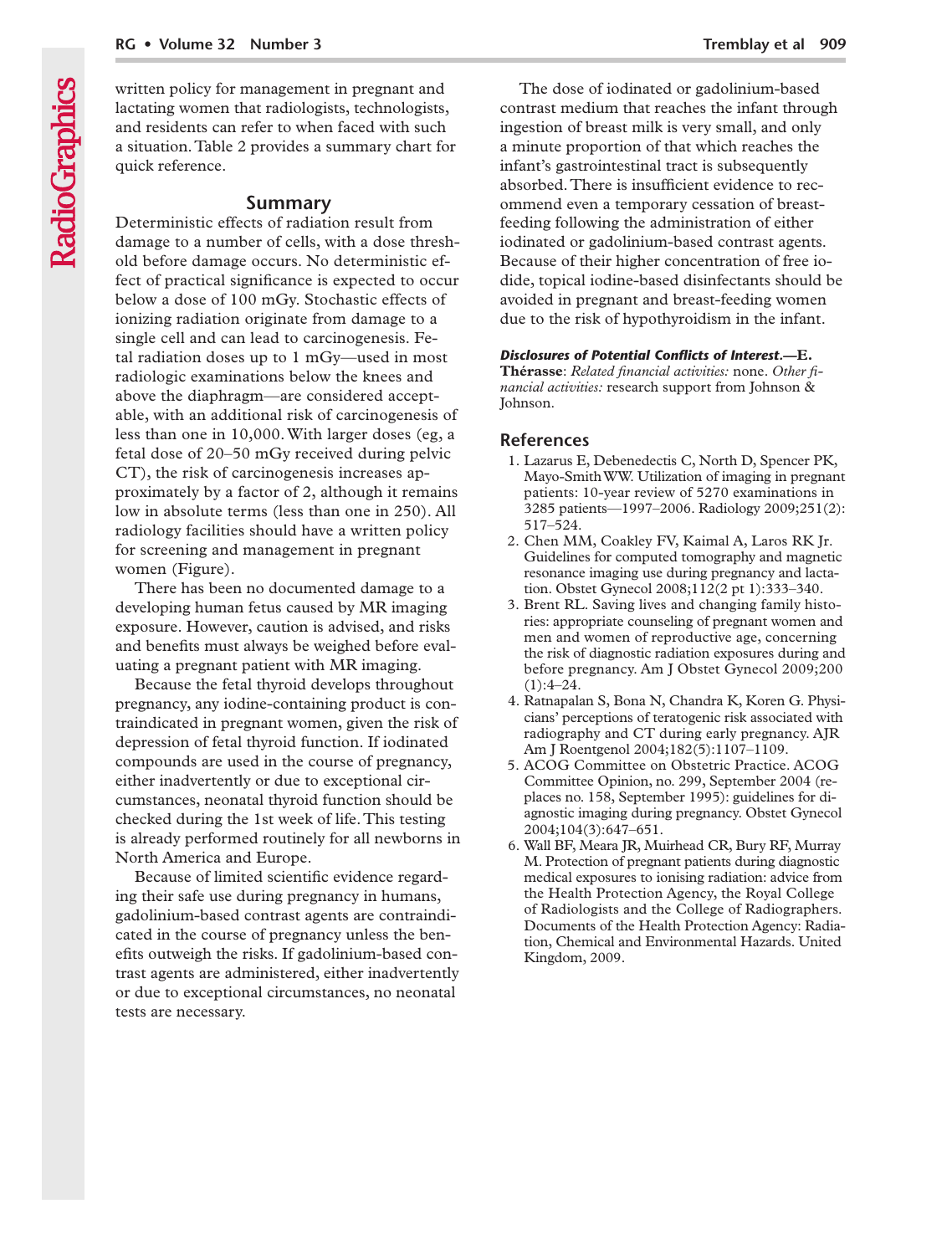**RadioGraphics** 

- 7. Brent RL. What are the reproductive and developmental risks of ionizing radiation? In: Hales B, Scialli A, Tassinari M, eds. Teratology primer. 2nd ed. Philadelphia, Pa: Thomas Jefferson University, 2010; 56–58.
- 8. The 2007 Recommendations of the International Commission on Radiological Protection. ICRP publication 103. Ann ICRP 2007;37:2–4.
- 9. Wrixon AD. New ICRP recommendations. J Radiol Prot 2008;28(2):161–168.
- 10. McCollough CH, Schueler BA, Atwell TD, et al. Radiation exposure and pregnancy: when should we be concerned? RadioGraphics 2007;27(4):909–917; discussion 917–918.
- 11. Pahade JK, Litmanovich D, Pedrosa I, Romero J, Bankier AA, Boiselle PM. Imaging pregnant patients with suspected pulmonary embolism: what the radiologist needs to know. RadioGraphics 2009;29(3): 639–654.
- 12. Wieseler KM, Bhargava P, Kanal KM, Vaidya S, Stewart BK, Dighe MK. Imaging in pregnant patients: examination appropriateness. RadioGraphics 2010;30(5):1215–1229; discussion 1230–1233.
- 13. Adair ER, Black DR. Thermoregulatory responses to RF energy absorption. Bioelectromagnetics 2003; 24(suppl 6):S17–S38.
- 14. De Wilde JP, Rivers AW, Price DL. A review of the current use of magnetic resonance imaging in pregnancy and safety implications for the fetus. Prog Biophys Mol Biol 2005;87(2-3):335–353.
- 15. Kanal E. Pregnancy and the safety of magnetic resonance imaging. Magn Reson Imaging Clin N Am 1994;2(2):309–317.
- 16. Kanal E, Barkovich AJ, Bell C, et al; ACR Blue Ribbon Panel on MR Safety. ACR guidance document for safe MR practices: 2007. AJR Am J Roentgenol 2007;188(6):1447–1474.
- 17. Kok RD, de Vries MM, Heerschap A, van den Berg PP. Absence of harmful effects of magnetic resonance exposure at 1.5 T in utero during the third trimester of pregnancy: a follow-up study. Magn Reson Imaging 2004;22(6):851–854.
- 18. Baker PN, Johnson IR, Harvey PR, Gowland PA, Mansfield P. A three-year follow-up of children imaged in utero with echo-planar magnetic resonance. Am J Obstet Gynecol 1994;170(1 pt 1):32–33.
- 19. Myers C, Duncan KR, Gowland PA, Johnson IR, Baker PN. Failure to detect intrauterine growth restriction following in utero exposure to MRI. Br J Radiol 1998;71(845):549–551.
- 20. Hand JW, Li Y, Hajnal JV. Numerical study of RF exposure and the resulting temperature rise in the foetus during a magnetic resonance procedure. Phys Med Biol 2010;55(4):913–930.
- 21. Glover P, Hykin J, Gowland P, Wright J, Johnson I, Mansfield P. An assessment of the intrauterine sound intensity level during obstetric echo-planar magnetic resonance imaging. Br J Radiol 1995;68 (814):1090–1094.
- 22. American Academy of Pediatrics. Committee on Environmental Health. Noise: a hazard for the fetus and newborn. Pediatrics 1997;100(4):724–727.
- 23. Brasseur-Daudruy M, Ickowicz V, Eurin D. Fetal MRI: indications, limits and dangers [in French]. Gynecol Obstet Fertil 2007;35(7-8):678–683.
- 24. Medical Devices Agency. Guidelines for magnetic resonance diagnostic equipment in clinical use. London, England: Medicines and Healthcare products Regulatory Agency, 2002.
- 25. Webb JA, Thomsen HS, Morcos SK; Members of Contrast Media Safety Committee of European Society of Urogenital Radiology (ESUR). The use of iodinated and gadolinium contrast media during pregnancy and lactation. Eur Radiol 2005;15(6): 1234–1240.
- 26. Carlson BM. Human embryology and developmental biology. 4th ed. St Louis, Mo: Mosby, 2008.
- 27. Kubik-Huch RA, Gottstein-Aalame NM, Frenzel T, et al. Gadopentetate dimeglumine excretion into human breast milk during lactation. Radiology 2000; 216(2):555–558.
- 28. Garcia-Bournissen F, Shrim A, Koren G. Safety of gadolinium during pregnancy. Can Fam Physician 2006;52:309–310.
- 29. Bourjeily G, Chalhoub M, Phornphutkul C, Alleyne TC, Woodfield CA, Chen KK. Neonatal thyroid function: effect of a single exposure to iodinated contrast medium in utero. Radiology 2010;256(3): 744–750.
- 30. Atwell TD, Lteif AN, Brown DL, McCann M, Townsend JE, Leroy AJ. Neonatal thyroid function after administration of IV iodinated contrast agent to 21 pregnant patients. AJR Am J Roentgenol 2008; 191(1):268–271.
- 31. Smith VC, Svoren BM, Wolfsdorf JI. Hypothyroidism in a breast-fed preterm infant resulting from maternal topical iodine exposure. J Pediatr 2006; 149(4):566–567.
- 32. Stubbe P, Heidemann P, Schürnbrand P, Ulbrich R. Transient congenital hypothyroidism after amniofetography. Eur J Pediatr 1980;135(1):97–99.
- 33. Webb JAW. Pregnancy and lactation. In: Thomsen HS, Webb JAW, eds. Contrast media: safety issues and ESUR guidelines. 2nd ed. Berlin, Germany: Springer-Verlag, 2009; 95–101.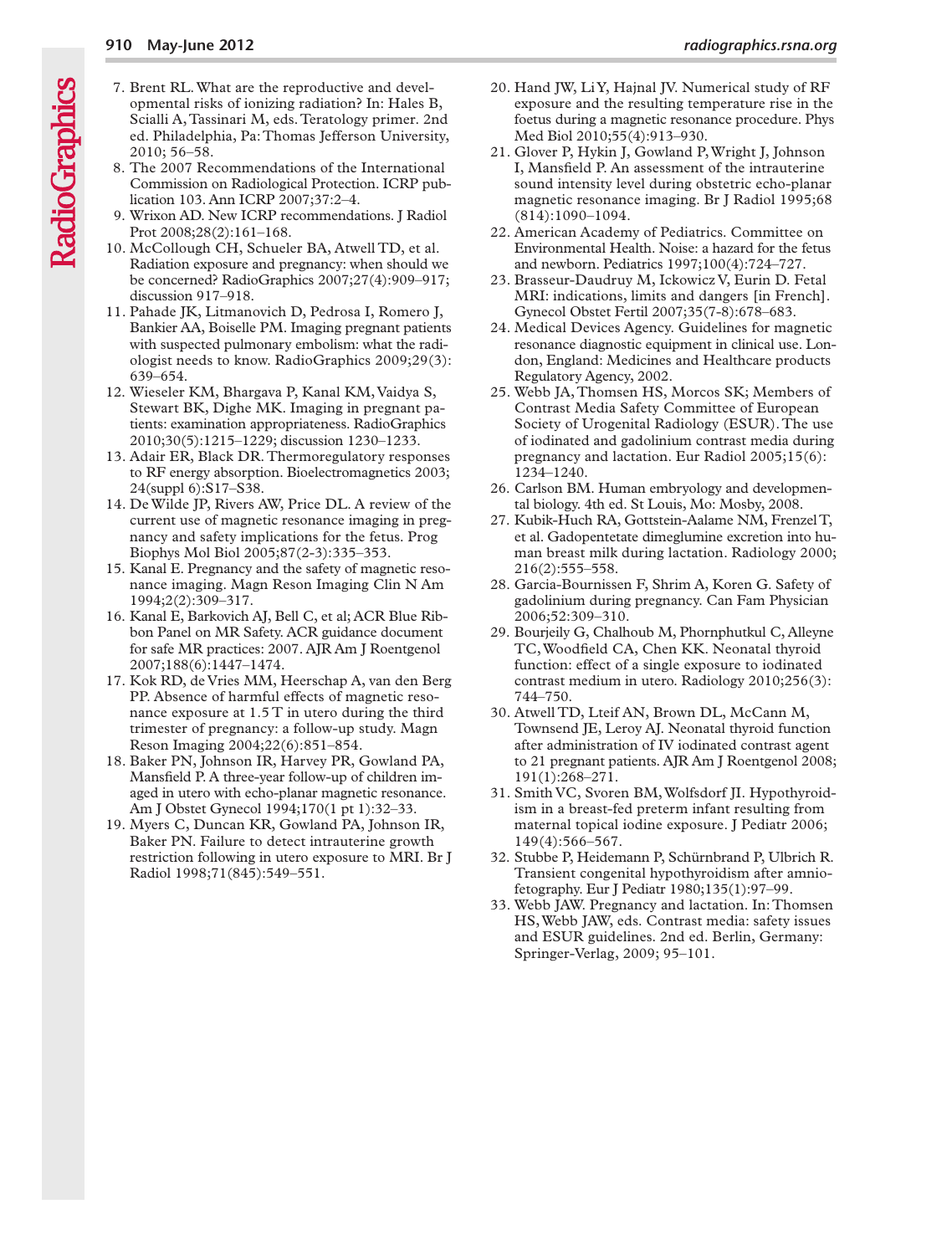- 34. Robuschi G, Montermini M, Alboni A, et al. Cord blood iodothyronine and thyrotropin concentrations in newborns of mothers exposed to povidone iodine in the last trimester. J Endocrinol Invest 1987;10 (2):183–186.
- 35. Casteels K, Pünt S, Brämswig J. Transient neonatal hypothyroidism during breastfeeding after post-natal maternal topical iodine treatment. Eur J Pediatr 2000;159(9):716–717.
- 36. American College of Radiology. ACR committee on drugs and contrast media. ACR Manual on Contrast Media. 7th ed. Reston, Va: American College of Radiology, 2010.
- 37. U.S. Food and Drug Administration website. http:// www.fda.gov/Drugs/DrugSafety/PostmarketDrug SafetyInformationforPatientsandProviders/ucm 142882.htm. Accessed April 19, 2011.
- 38. Colletti PM, Sylvestre PB. Magnetic resonance imaging in pregnancy. Magn Reson Imaging Clin N Am 1994;2(2):291–307.
- 39. ProHance (gadoteridol). Bracco Diagnostics. Product information available at http://www.prohance .com/PDFs/ProHance.pdf. Accessed April 19, 2011.
- 40. Magnevist Product Monograph. Bayer Inc, Toronto, Ontario. http://www.bayer.ca/files/MAGNEVIST-PM-ENG-23OCT2009-128279.pdf. Revised October 23, 2009. Accessed March 29, 2011.
- 41. Omniscan Product Monograph. GE Healthcare Canada Inc, Mississauga, Ontario. http://www .gehealthcare.com/caen/md/docs/omniscaneng.pdf. Revised October 17, 2007. Accessed March 29, 2011.
- 42. De Santis M, Straface G, Cavaliere AF, Carducci B, Caruso A. Gadolinium periconceptional exposure: pregnancy and neonatal outcome. Acta Obstet Gynecol Scand 2007;86(1):99–101.
- 43. Marcos HB, Semelka RC, Worawattanakul S. Normal placenta: gadolinium-enhanced dynamic MR imaging. Radiology 1997;205(2):493–496.
- 44. Tanaka YO, Sohda S, Shigemitsu S, Niitsu M, Itai Y. High temporal resolution dynamic contrast MRI in a high risk group for placenta accreta. Magn Reson Imaging 2001;19(5):635–642.
- 45. Mühler MR, Clément O, Salomon LJ, et al. Maternofetal pharmacokinetics of a gadolinium chelate contrast agent in mice. Radiology 2011;258(2): 455–460.
- 46. Normann PT, Joffe P, Martinsen I, Thomsen HS. Quantification of gadodiamide as Gd in serum, peritoneal dialysate and faeces by inductively coupled plasma atomic emission spectroscopy and comparative analysis by high-performance liquid chromatography. J Pharm Biomed Anal 2000;22(6):939–947.
- 47. Gadovist 1.0 Product Monograph. Bayer Inc, Toronto, Ontario. http://www.bayer.ca/files/GADO-VIST-PM-ENG-13OCT2010-131080.pdf?#. Revised October 13, 2010. Accessed March 29, 2011.
- 48. MultiHance Product Monograph. Bracco. http:// multihanceusa.com/downloads/04MUL0050B%20 v8.pdf. 2005. Accessed March 29, 2011.
- 49. World Health Organization. Breast-feeding recommendations. http://www.who.int/mediacentre/news /statements/2011/breastfeeding\_20110115/en/. Accessed April 19, 2011.
- 50. Leung AK, Sauve RS. Breast is best for babies. J Natl Med Assoc 2005;97(7):1010–1019.
- 51. Newman J. Breastfeeding and radiologic procedures. Can Fam Physician 2007;53(4):630–631.
- 52. Ito S. Drug therapy for breast-feeding women. N Engl J Med 2000;343(2):118–126.
- 53. Rofsky NM, Weinreb JC, Litt AW. Quantitative analysis of gadopentetate dimeglumine excreted in breast milk. J Magn Reson Imaging 1993;3(1): 131–132.
- 54. Schmiedl U, Maravilla KR, Gerlach R, Dowling CA. Excretion of gadopentetate dimeglumine in human breast milk. AJR Am J Roentgenol 1990;154(6): 1305–1306.
- 55. Nielsen ST, Matheson I, Rasmussen JN, Skinnemoen K, Andrew E, Hafsahl G. Excretion of iohexol and metrizoate in human breast milk. Acta Radiol 1987;28(5):523–526.
- 56. Bettmann MA. Frequently asked questions: iodinated contrast agents. RadioGraphics 2004;24(spec issue):S3–S10.
- 57. Omnipaque Product Monograph. GE Healthcare Canada Inc, Mississauga, Ontario. http://www .gehealthcare.com/caen/md/docs/omnipaquepieng .pdf. Published November 8, 2006. Accessed March 29, 2011.
- 58. Visipaque Product Monograph. GE Healthcare Canada Inc, Mississauga, Ontario. http://www .gehealthcare.com/caen/md/docs/visipaquepieng.pdf. Published May 25, 2006. Accessed March 29, 2011.
- 59. Patel SJ, Reede DL, Katz DS, Subramaniam R, Amorosa JK. Imaging the pregnant patient for nonobstetric conditions: algorithms and radiation dose considerations. RadioGraphics 2007;27(6): 1705–1722.
- 60. Hylton NM. Suspension of breast-feeding following gadopentetate dimeglumine administration. Radiology 2000;216(2):325–326.
- 61. Berlin L. Radiation exposure and the pregnant patient. AJR Am J Roentgenol 1996;167(6): 1377–1379.